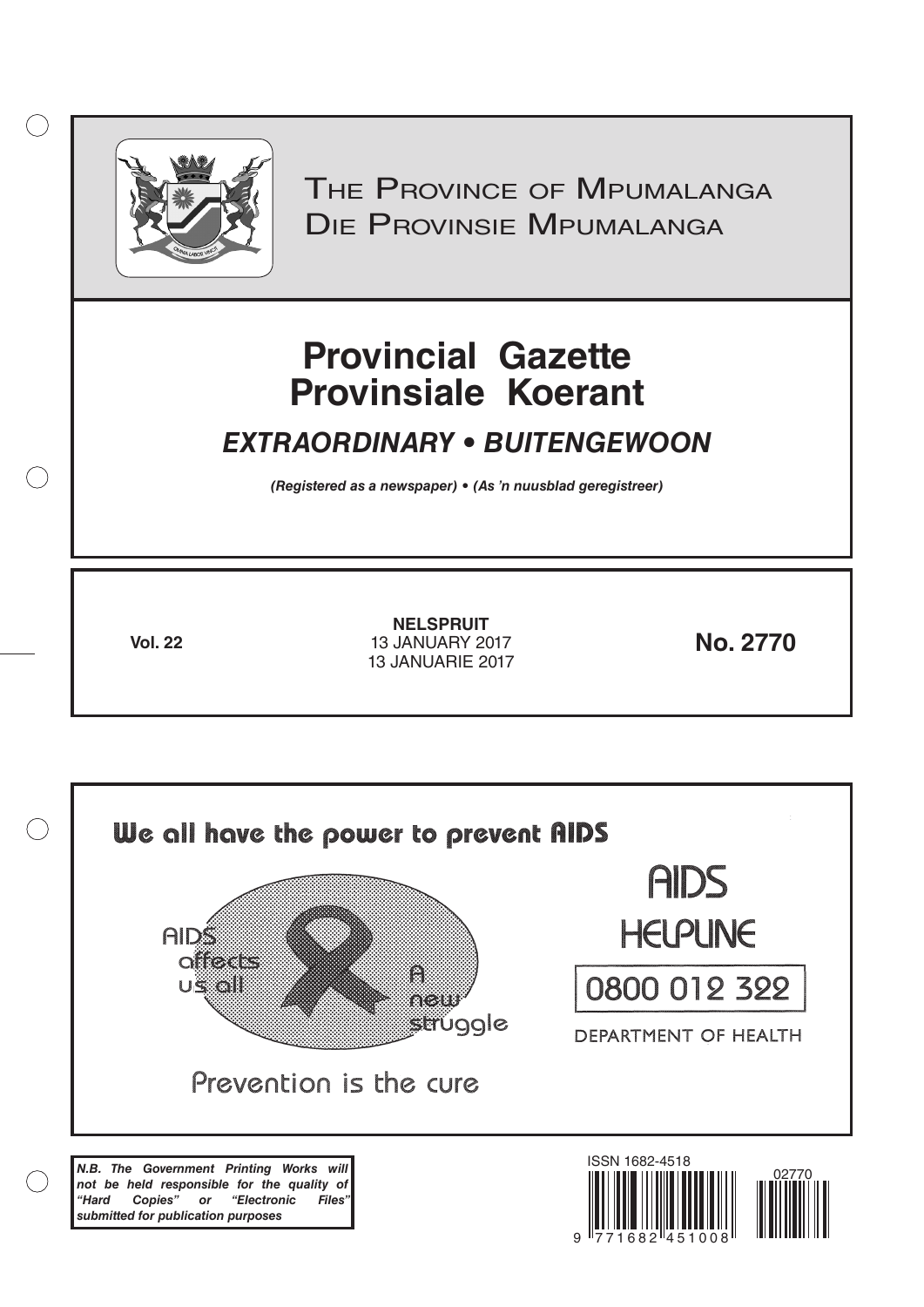

# government

Department: Government Printing Works<br>REPUBLIC OF SOUTH AFRICA

 14/1/1 Tel : (012) 748-6066 Fax : (012) 323-9574 E-mail : Maureen.Toka@gpw.gov.za

20 October 2016

Dear Value Customers

The 27<sup>th</sup> of December 2016 has been declared as a public holiday by the State President Mr Jacob Zuma.

For this reason, the closing date of all gazettes during that week will be a day before scheduled dates as published in the gazette or on the website.

Sincerely,

Maureen Toka Acting Assistant Director: Publications (Tel): 012 748-6066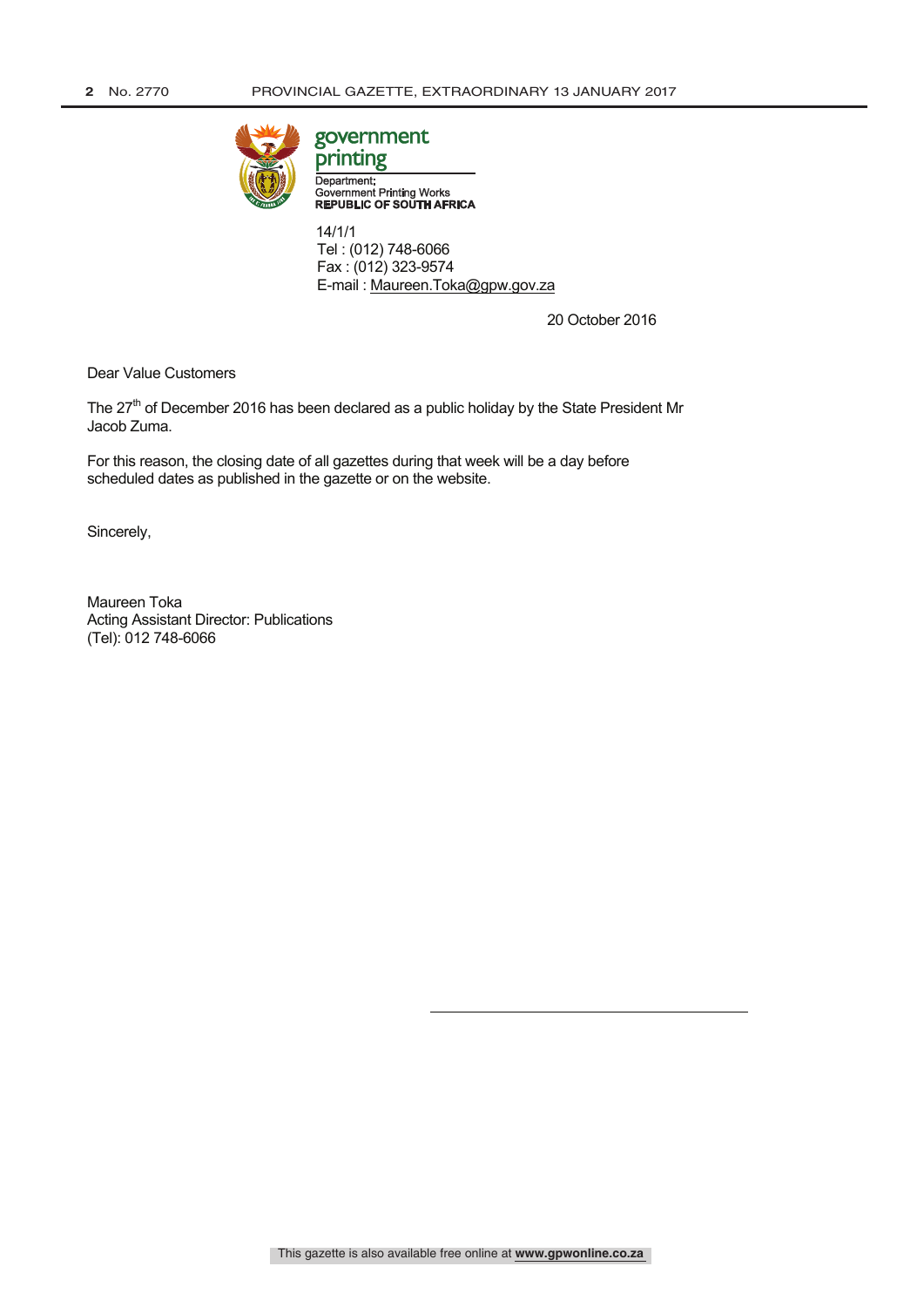# **IMPORTANT NOTICE:**

**The GovernmenT PrinTinG Works Will noT be held resPonsible for any errors ThaT miGhT occur due To The submission of incomPleTe / incorrecT / illeGible coPy.**

**no fuTure queries Will be handled in connecTion WiTh The above.**

# **CONTENTS**

*No No*

# *Page*

#### **GENERAL NOTICE**

| 2 | Mpumalanga Liquor Licensing Act, 2006 (Act No. 5 of 2006) : Notice of applications for liquor licences in terms of section 35 10 |    |
|---|----------------------------------------------------------------------------------------------------------------------------------|----|
|   |                                                                                                                                  | 10 |
|   |                                                                                                                                  |    |
|   |                                                                                                                                  |    |
| 3 | Mpumalanga Liquor Licensing Act, 2006 (Act No. 5 of 2006) : Notice of applications for transfer of liquor licences in terms of   | 14 |
|   |                                                                                                                                  |    |

# **LIST OF TARIFF RATES** FOR PUBLICATION OF LIQUOR NOTICES

**COMMENCEMENT: 1 APRIL 2016**

| <b>Pricing for Fixed Price Notices</b>                     |                      |  |  |  |  |
|------------------------------------------------------------|----------------------|--|--|--|--|
| <b>Notice Type</b>                                         | <b>New Price (R)</b> |  |  |  |  |
| Application for Liquor Licence - National                  | 150.00               |  |  |  |  |
| Application for Transfer of Liquor License - National      | 150.00               |  |  |  |  |
| Application for Liquor Licence - Gauteng                   | 150.00               |  |  |  |  |
| Application for Liquor Licence - Mpumalanga                | 150.00               |  |  |  |  |
| Application for Transfer of Liquor License - Mpumalanga    | 150.00               |  |  |  |  |
| Application for Liquor Licence - Northern Cape             | 150.00               |  |  |  |  |
| Application for Transfer of Liquor License - Northern Cape | 150.00               |  |  |  |  |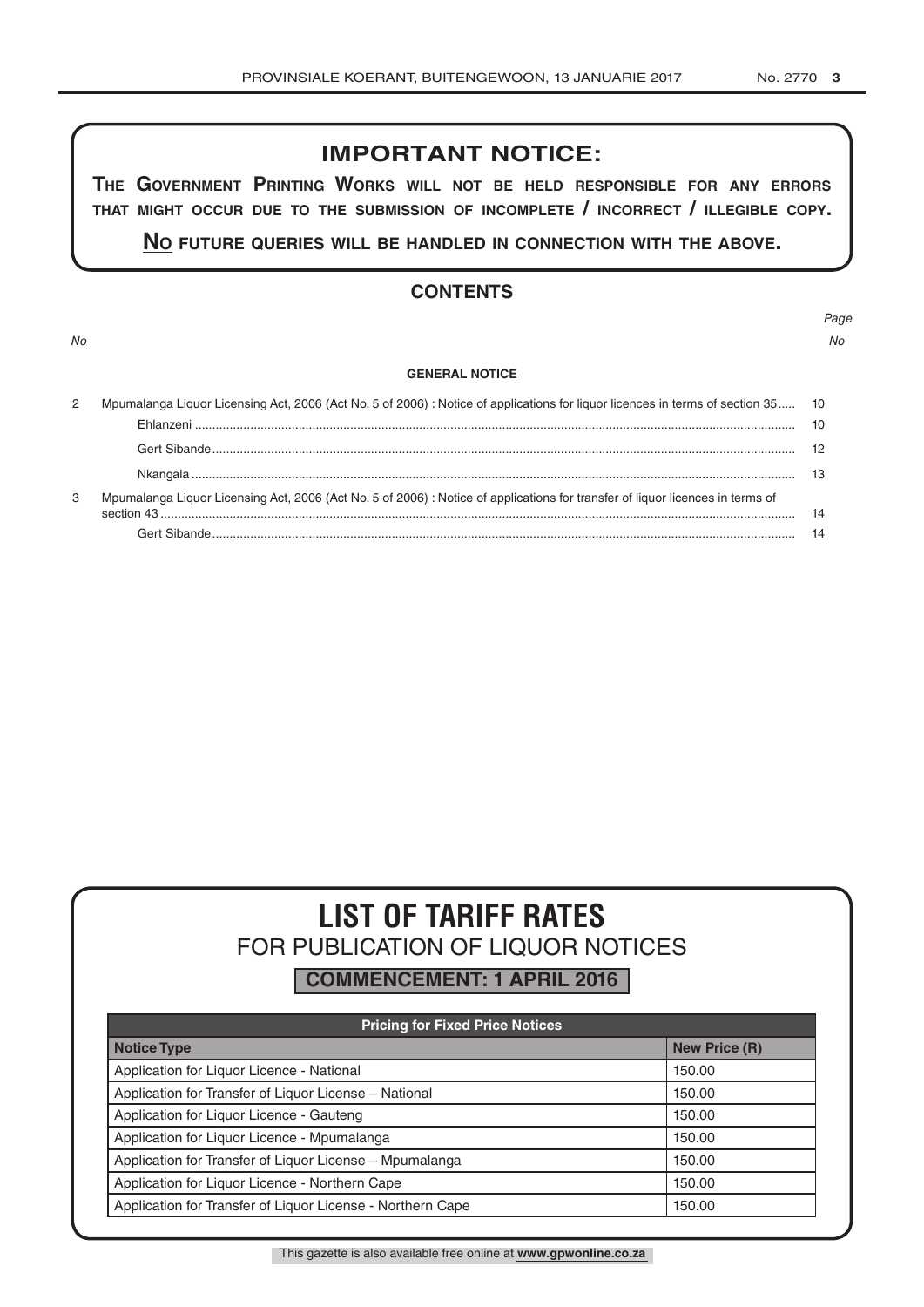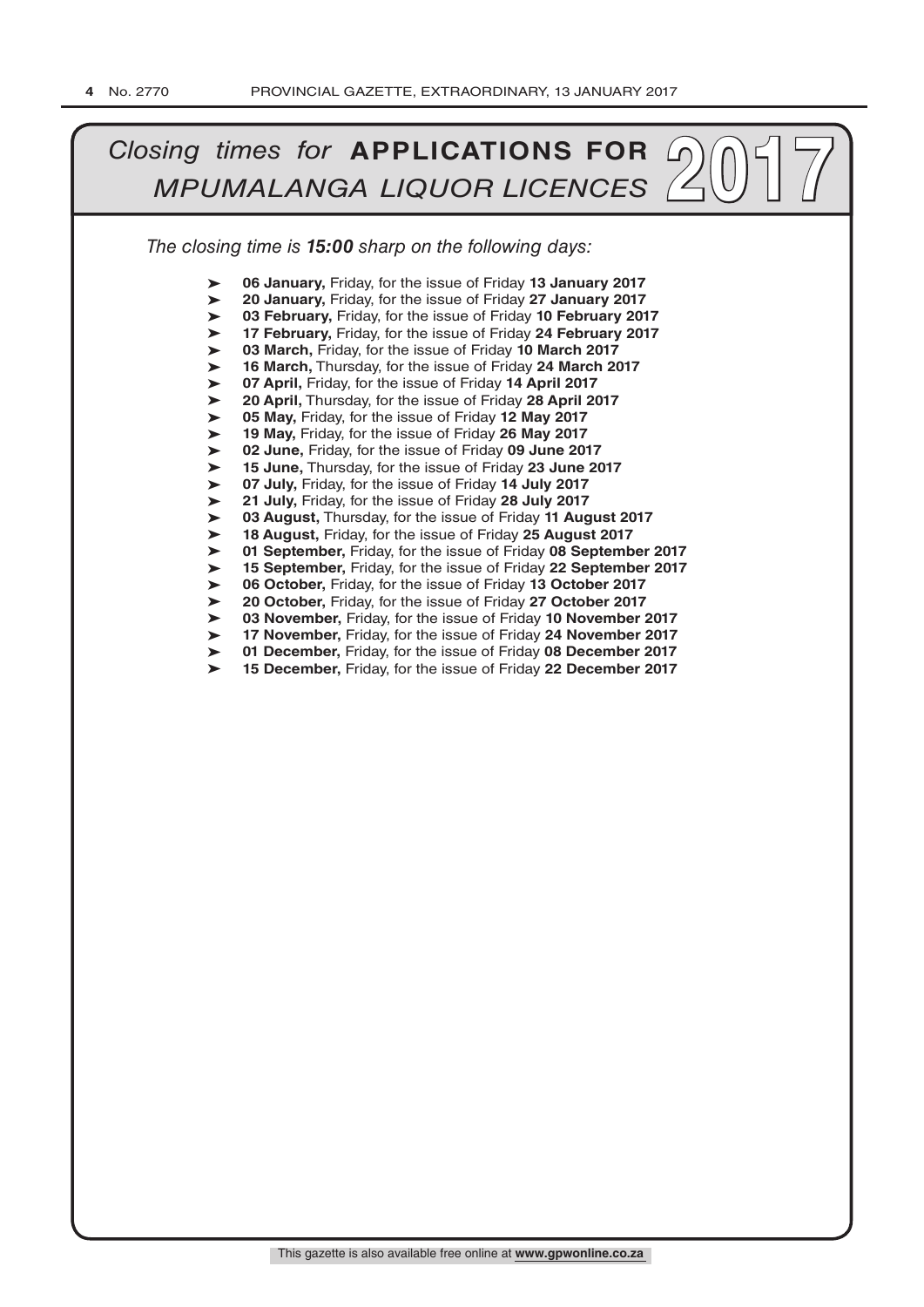The **Government Printing Works** (**GPW**) has established rules for submitting notices in line with its electronic notice processing system, which requires the use of electronic *Adobe* Forms. Please ensure that you adhere to these guidelines when completing and submitting your notice submission.

# **Closing Times for ACCepTAnCe of noTiCes**

- 1. The *Government Gazette* and *Government Tender Bulletin* are weekly publications that are published on Fridays and the closing time for the acceptance of notices is strictly applied according to the scheduled time for each gazette.
- 2. Please refer to the Submission Notice Deadline schedule in the table below. This schedule is also published online on the Government Printing works website www.gpwonline.co.za

All re-submissions will be subject to the standard cut-off times. **All notices received after the closing time will be rejected**.

| <b>Government Gazette Type</b>                   | <b>Publication</b><br>Frequency        | <b>Publication Date</b>                              | <b>Submission Deadline</b>                              | <b>Cancellations Deadline</b>                   |
|--------------------------------------------------|----------------------------------------|------------------------------------------------------|---------------------------------------------------------|-------------------------------------------------|
| <b>National Gazette</b>                          | Weekly                                 | Friday                                               | Friday 15h00 for next Friday                            | Tuesday, 12h00 - 3 days<br>prior to publication |
| <b>Regulation Gazette</b>                        | Weekly                                 | Friday                                               | Friday 15h00, to be published<br>the following Friday   | Tuesday, 12h00 - 3 days<br>prior to publication |
| <b>Petrol Price Gazette</b>                      | As required                            | First Wednesday of<br>the month                      | One week before publication                             | 3 days prior to<br>publication                  |
| <b>Road Carrier Permits</b>                      | Weekly                                 | Friday                                               | Thursday 15h00, to be<br>published the following Friday | 3 days prior to<br>publication                  |
| Unclaimed Monies (justice,<br>labour or lawyers) | January / As<br>required<br>2 per year | Any                                                  | 15 January / As required                                | 3 days prior to<br>publication                  |
| Parliament (acts, white paper,<br>green paper)   | As required                            | Any                                                  |                                                         | 3 days prior to<br>publication                  |
| <b>Manuals</b>                                   | As required                            | Any                                                  | <b>None</b>                                             | <b>None</b>                                     |
| <b>State of Budget</b><br>(National Treasury)    | <b>Monthly</b>                         | Any                                                  | 7 days prior to publication                             | 3 days prior to<br>publication                  |
| Legal Gazettes A, B and C                        | Weekly                                 | Friday                                               | One week before publication                             | Tuesday, 12h00 - 3 days<br>prior to publication |
| <b>Tender Bulletin</b>                           | Weekly                                 | Friday                                               | Friday 15h00 for next Friday                            | Tuesday, 12h00 - 3 days<br>prior to publication |
| Gauteng                                          | Weekly                                 | Wednesday                                            | Two weeks before publication                            | 3 days after submission<br>deadline             |
| <b>Eastern Cape</b>                              | Weekly                                 | Monday                                               | One week before publication                             | 3 days prior to<br>publication                  |
| Northern Cape                                    | Weekly                                 | Monday                                               | One week before publication                             | 3 days prior to<br>publication                  |
| <b>North West</b>                                | Weekly                                 | Tuesday                                              | One week before publication                             | 3 days prior to<br>publication                  |
| KwaZulu-Natal                                    | Weekly                                 | Thursday                                             | One week before publication                             | 3 days prior to<br>publication                  |
| Limpopo                                          | Weekly                                 | Friday                                               | One week before publication                             | 3 days prior to<br>publication                  |
| Mpumalanga                                       | Weekly                                 | Friday                                               | One week before publication                             | 3 days prior to<br>publication                  |
| <b>Gauteng Liquor License</b><br>Gazette         | Monthly                                | Wednesday before<br>the First Friday of the<br>month | Two weeks before publication                            | 3 days after submission<br>deadline             |
| Northern Cape Liquor License<br>Gazette          | Monthly                                | First Friday of the<br>month                         | Two weeks before publication                            | 3 days after submission<br>deadline             |
| National Liquor License Gazette                  | <b>Monthly</b>                         | First Friday of the<br>month                         | Two weeks before publication                            | 3 days after submission<br>deadline             |
| Mpumalanga Liquor License<br>Gazette             | 2 per month                            | Second & Fourth<br>Friday                            | One week before                                         | 3 days prior to<br>publication                  |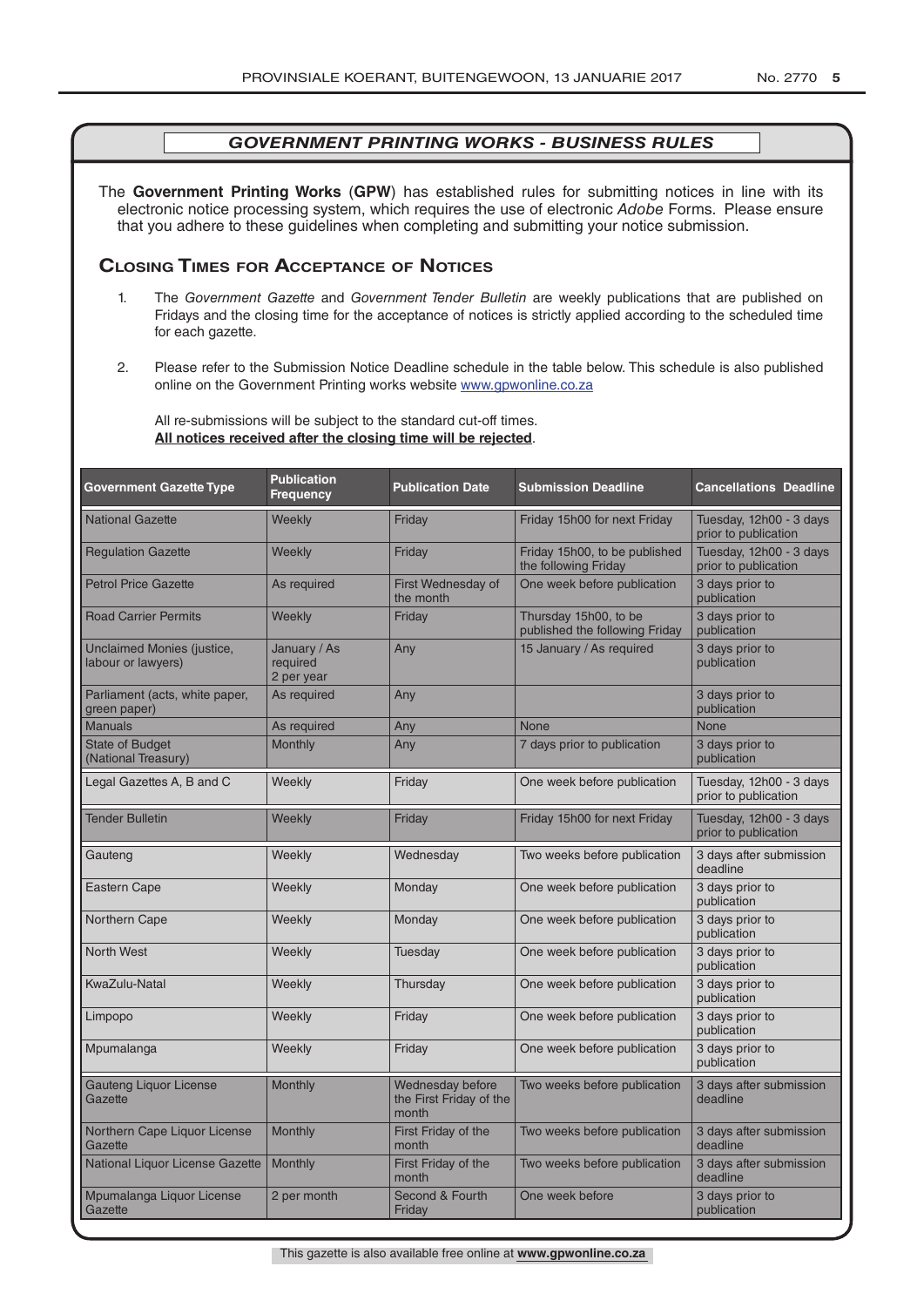# **NOTICE SUBMISSION PROCESS**

- 3. Download the latest *Adobe* form, for the relevant notice to be placed, from the **Government Printing Works** website www.gpwonline.co.za.
- 4. The *Adobe* form needs to be completed electronically using *Adobe Acrobat* / *Acrobat Reader*. Only electronically completed *Adobe* forms will be accepted. No printed, handwritten and/or scanned *Adobe* forms will be accepted.
- 5. The completed electronic *Adobe* form has to be submitted via email to submit.egazette@gpw.gov.za. The form needs to be submitted in its original electronic *Adobe* format to enable the system to extract the completed information from the form for placement in the publication.
- 6. Each notice submission should be sent as a single email. The email should contain **all documentation relating to a particular notice submission**, each as a separate attachment:
	- 6.1. Electronically completed *Adobe* form, specific to the type of notice that is to be placed.
		- 6.1.1. For National *Government Gazette* or *Provincial Gazette* notices, the notices must be accompanied by an electronic Z95 or Z95Prov *Adobe* form
		- 6.1.2. The notice content (body copy) **MUST** be a separate attachment.
	- 6.2. Proof of Payment / Purchase Order: **Government Printing Works** account customer must include a copy of their Purchase Order*.* **Non**-**Government Printing Works** account customer needs to submit the proof of payment for the notice
	- 6.3. Where separate notice content is applicable (Z95, Z95 Prov and TForm 3, it should also be attached as a separate attachment. (See specifications below, point 11).
	- 6.4. Any additional notice information if applicable.
- 7. The electronic *Adobe* form will be taken as the primary source for the notice information to be published. Instructions that are on the email body or covering letter that contradicts the notice form content will not be considered. The information submitted on the electronic *Adobe* form will be published as-is.
- 8. To avoid duplicated publication of the same notice and double billing, Please submit your notice **ONLY ONCE.**
- 9. Notices brought to **GPW** by "walk-in" customers on electronic media can only be submitted in *Adobe* electronic form format. All "walk-in" customers with notices that are not on electronic *Adobe* forms will be routed to the Contact Centre where they will be assisted to complete the forms in the required format.
- 10. Should a customer submit a bulk submission of hard copy notices delivered by a messenger on behalf of any organisation e.g. newspaper publisher, the messenger will be referred back to the sender as the submission does not adhere to the submission rules.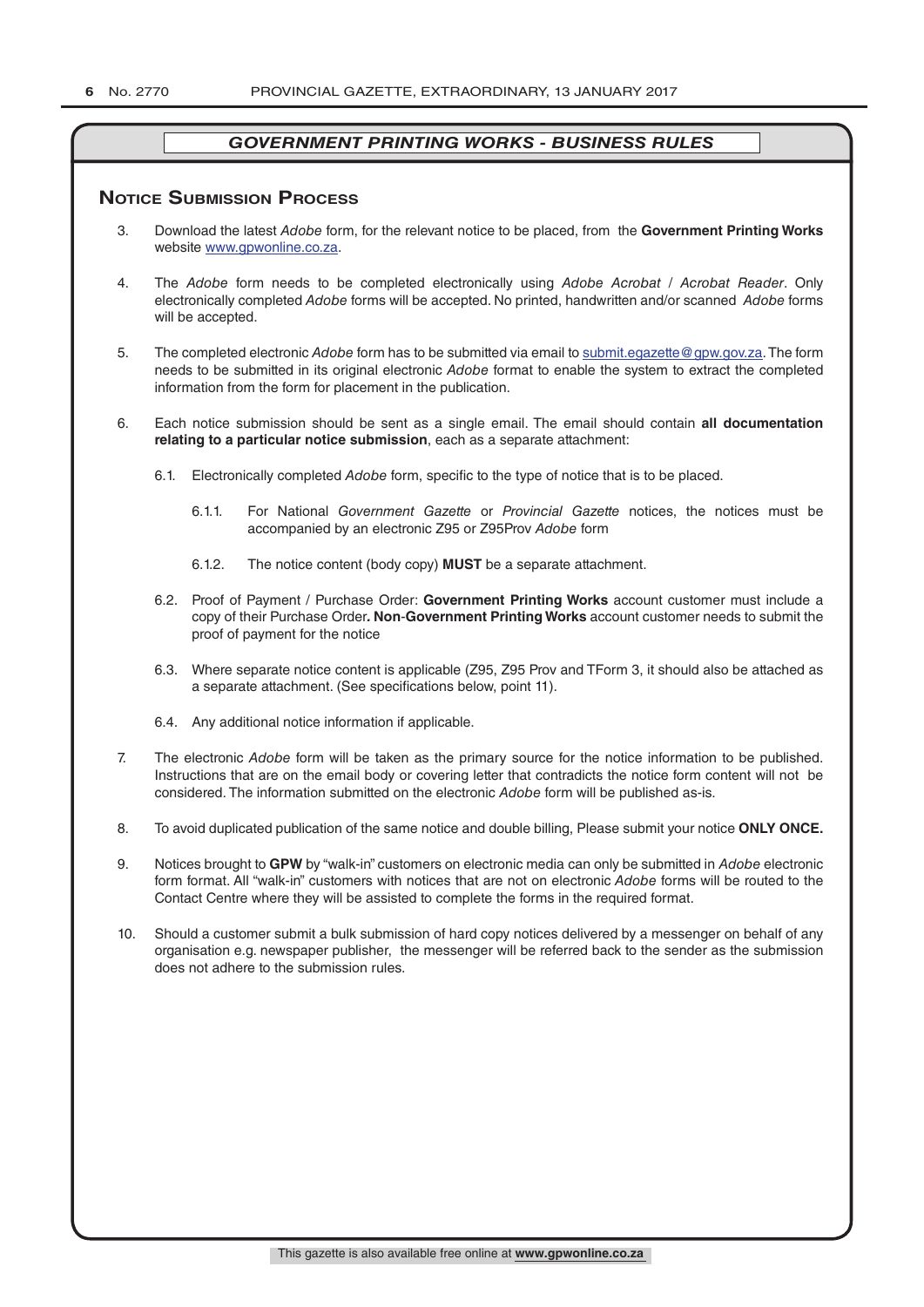# **COPY (SEPARATE NOTICE CONTENT DOCUMENT)**

- 11. Where the copy is part of a separate attachment document for Z95, Z95Prov and TForm03
	- 11.1. Copy of notices must be supplied in a separate document and may not constitute part of any covering letter, purchase order, proof of payment or other attached documents.

The content document should contain only one notice. (You may include the different translations of the same notice in the same document).

11.2. The notice should be set on an A4 page, with margins and fonts set as follows:

Page size  $=$  A4 Portrait with page margins: Top  $=$  40mm, LH/RH  $=$  16mm, Bottom  $=$  40mm; Use font size: Arial or Helvetica 10pt with 11pt line spacing;

Page size = A4 Landscape with page margins: Top = 16mm, LH/RH = 40mm, Bottom = 16mm; Use font size: Arial or Helvetica 10pt with 11pt line spacing;

# **CAnCellATions**

- 12. Cancellation of notice submissions are accepted by **GPW** according to the deadlines stated in the table above in point 2. Non-compliance to these deadlines will result in your request being failed. Please pay special attention to the different deadlines for each gazette. Please note that any notices cancelled after the cancellation deadline will be published and charged at full cost.
- 13. Requests for cancellation must be sent by the original sender of the notice and must accompanied by the relevant notice reference number (N-) in the email body.

# **AmenDmenTs To noTiCes**

14. With effect from 01 October 2015, **GPW** will not longer accept amendments to notices. The cancellation process will need to be followed according to the deadline and a new notice submitted thereafter for the next available publication date.

# **REJECTIONS**

- 15. All notices not meeting the submission rules will be rejected to the customer to be corrected and resubmitted. Assistance will be available through the Contact Centre should help be required when completing the forms. (012-748 6200 or email info.egazette@gpw.gov.za). Reasons for rejections include the following:
	- 15.1. Incorrectly completed forms and notices submitted in the wrong format, will be rejected.
	- 15.2. Any notice submissions not on the correct *Adobe* electronic form, will be rejected.
	- 15.3. Any notice submissions not accompanied by the proof of payment / purchase order will be rejected and the notice will not be processed.
	- 15.4. Any submissions or re-submissions that miss the submission cut-off times will be rejected to the customer. The Notice needs to be re-submitted with a new publication date.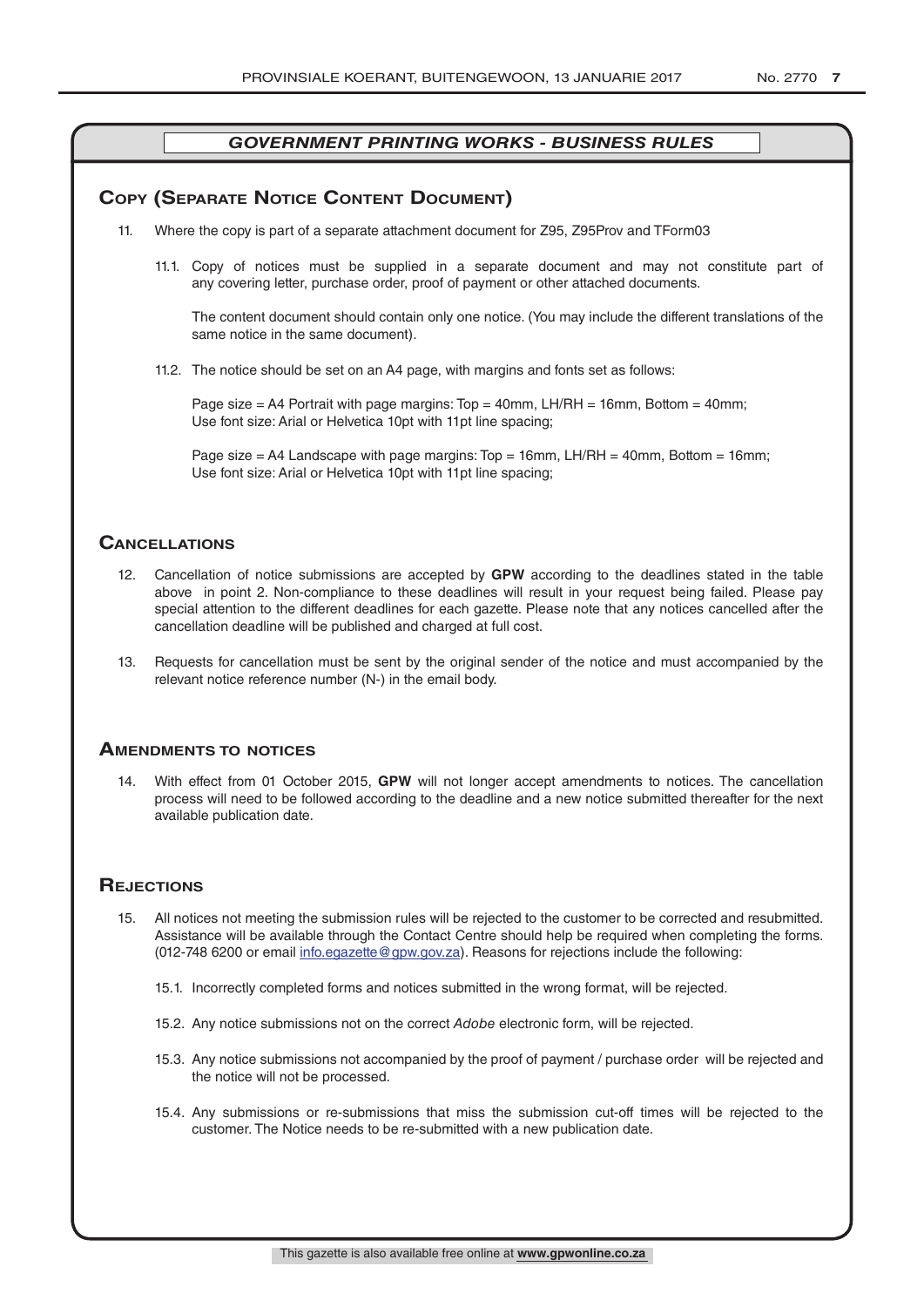#### **ApprovAl of noTiCes**

- 16. Any notices other than legal notices are subject to the approval of the Government Printer, who may refuse acceptance or further publication of any notice.
- 17. No amendments will be accepted in respect to separate notice content that was sent with a Z95 or Z95Prov notice submissions. The copy of notice in layout format (previously known as proof-out) is only provided where requested, for Advertiser to see the notice in final Gazette layout. Should they find that the information submitted was incorrect, they should request for a notice cancellation and resubmit the corrected notice, subject to standard submission deadlines. The cancellation is also subject to the stages in the publishing process, i.e. If cancellation is received when production (printing process) has commenced, then the notice cannot be cancelled.

# **GOVERNMENT PRINTER INDEMNIFIED AGAINST LIABILITY**

- 18. The Government Printer will assume no liability in respect of-
	- 18.1. any delay in the publication of a notice or publication of such notice on any date other than that stipulated by the advertiser;
	- 18.2. erroneous classification of a notice, or the placement of such notice in any section or under any heading other than the section or heading stipulated by the advertiser;
	- 18.3. any editing, revision, omission, typographical errors or errors resulting from faint or indistinct copy.

# **liAbiliTy of ADverTiser**

19. Advertisers will be held liable for any compensation and costs arising from any action which may be instituted against the Government Printer in consequence of the publication of any notice.

# **CusTomer inquiries**

Many of our customers request immediate feedback/confirmation of notice placement in the gazette from our Contact Centre once they have submitted their notice – While **GPW** deems it one of their highest priorities and responsibilities to provide customers with this requested feedback and the best service at all times, we are only able to do so once we have started processing your notice submission.

**GPW** has a 2-working day turnaround time for processing notices received according to the business rules and deadline submissions.

Please keep this in mind when making inquiries about your notice submission at the Contact Centre.

- 20. Requests for information, quotations and inquiries must be sent to the Contact Centre ONLY.
- 21. Requests for Quotations (RFQs) should be received by the Contact Centre at least **2 working days** before the submission deadline for that specific publication.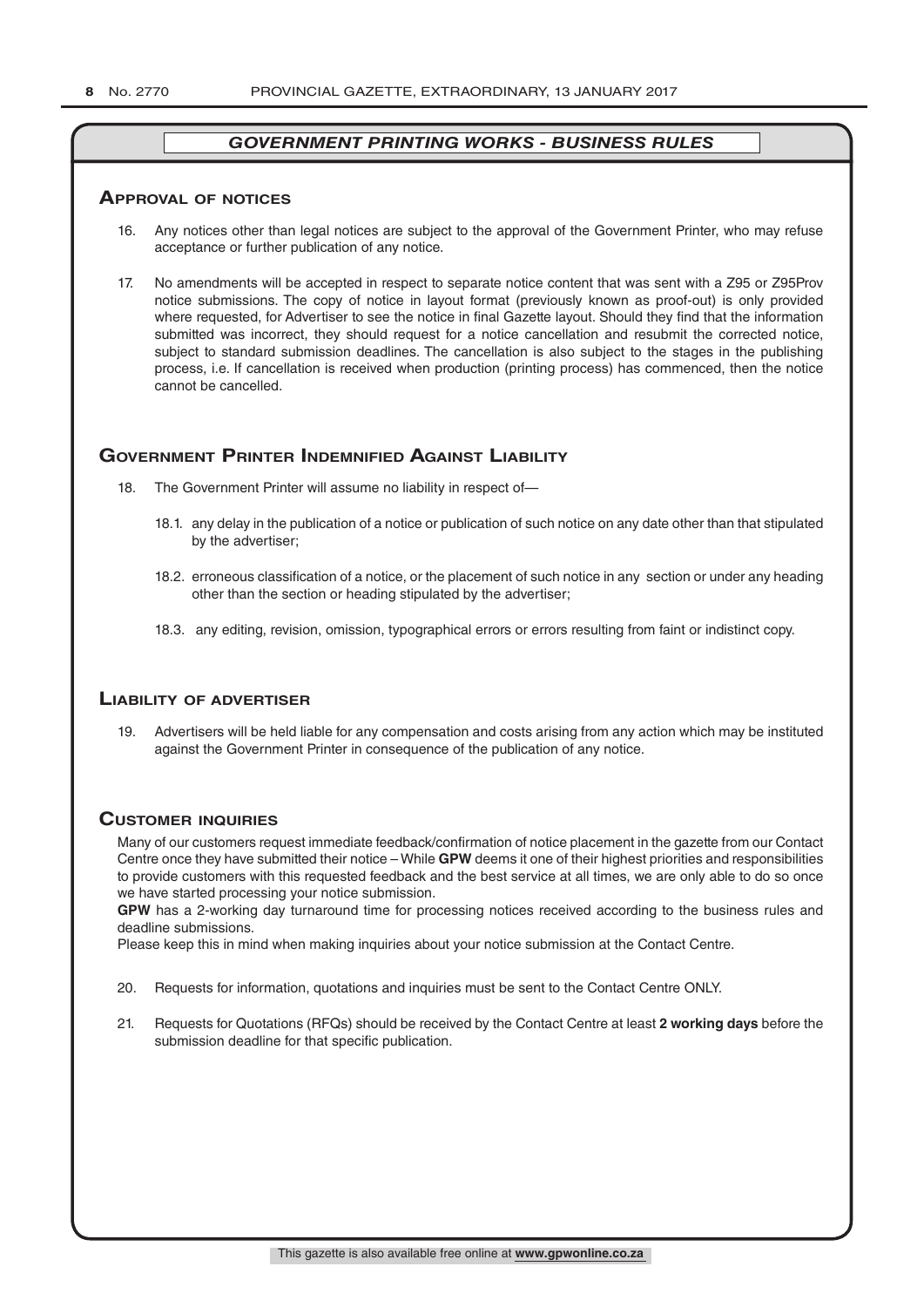# **pAymenT of CosT**

- 22. The Request for Quotation for placement of the notice should be sent to the Gazette Contact Centre as indicated above, prior to submission of notice for advertising.
- 23. Payment should then be made, or Purchase Order prepared based on the received quotation, prior to the submission of the notice for advertising as these documents i.e. proof of payment or Purchase order will be required as part of the notice submission, as indicated earlier.
- 24. Where there is any doubt about the cost of publication of a notice, and in the case of copy, an enquiry, accompanied by the relevant copy, should be addressed to the Gazette Contact Centre, **Government Printing Works**, Private Bag X85, Pretoria, 0001 email: info.egazette@gpw.gov.za before publication.
- 25. Overpayment resulting from miscalculation on the part of the advertiser of the cost of publication of a notice will not be refunded, unless the advertiser furnishes adequate reasons why such miscalculation occurred. In the event of underpayments, the difference will be recovered from the advertiser, and future notice(s) will not be published until such time as the full cost of such publication has been duly paid in cash or electronic funds transfer into the **Government Printing Works** banking account.
- 26. In the event of a notice being cancelled, a refund will be made only if no cost regarding the placing of the notice has been incurred by the **Government Printing Works**.
- 27. The **Government Printing Works** reserves the right to levy an additional charge in cases where notices, the cost of which has been calculated in accordance with the List of Fixed Tariff Rates, are subsequently found to be excessively lengthy or to contain overmuch or complicated tabulation.

# **proof of publiCATion**

- 28. Copies of any of the *Government Gazette* or *Provincial Gazette* can be downloaded from the **Government Printing Works** website www.gpwonline.co.za free of charge, should a proof of publication be required.
- 29. Printed copies may be ordered from the Publications department at the ruling price. The **Government Printing Works** will assume no liability for any failure to post or for any delay in despatching of such *Government Gazette*(s).

# *GOVERNMENT PRINTING WORKS CONTACT INFORMATION*

**Physical Address: Postal Address: GPW Banking Details: Government Printing Works** Private Bag X85 **Bank: ABSA Bosman Street** 149 Bosman Street Pretoria **Account No.:** 405 7114 016 Pretoria 0001 **Branch Code:** 632-005

**For Gazette and Notice submissions:** Gazette Submissions: **E-mail:** submit.egazette@gpw.gov.za **For queries and quotations, contact:** Gazette Contact Centre: **E-mail:** info.egazette@gpw.gov.za

**Contact person for subscribers:** Mrs M. Toka: **E-mail:** subscriptions@gpw.gov.za

**Tel:** 012-748 6200

**Tel:** 012-748-6066 / 6060 / 6058 **Fax:** 012-323-9574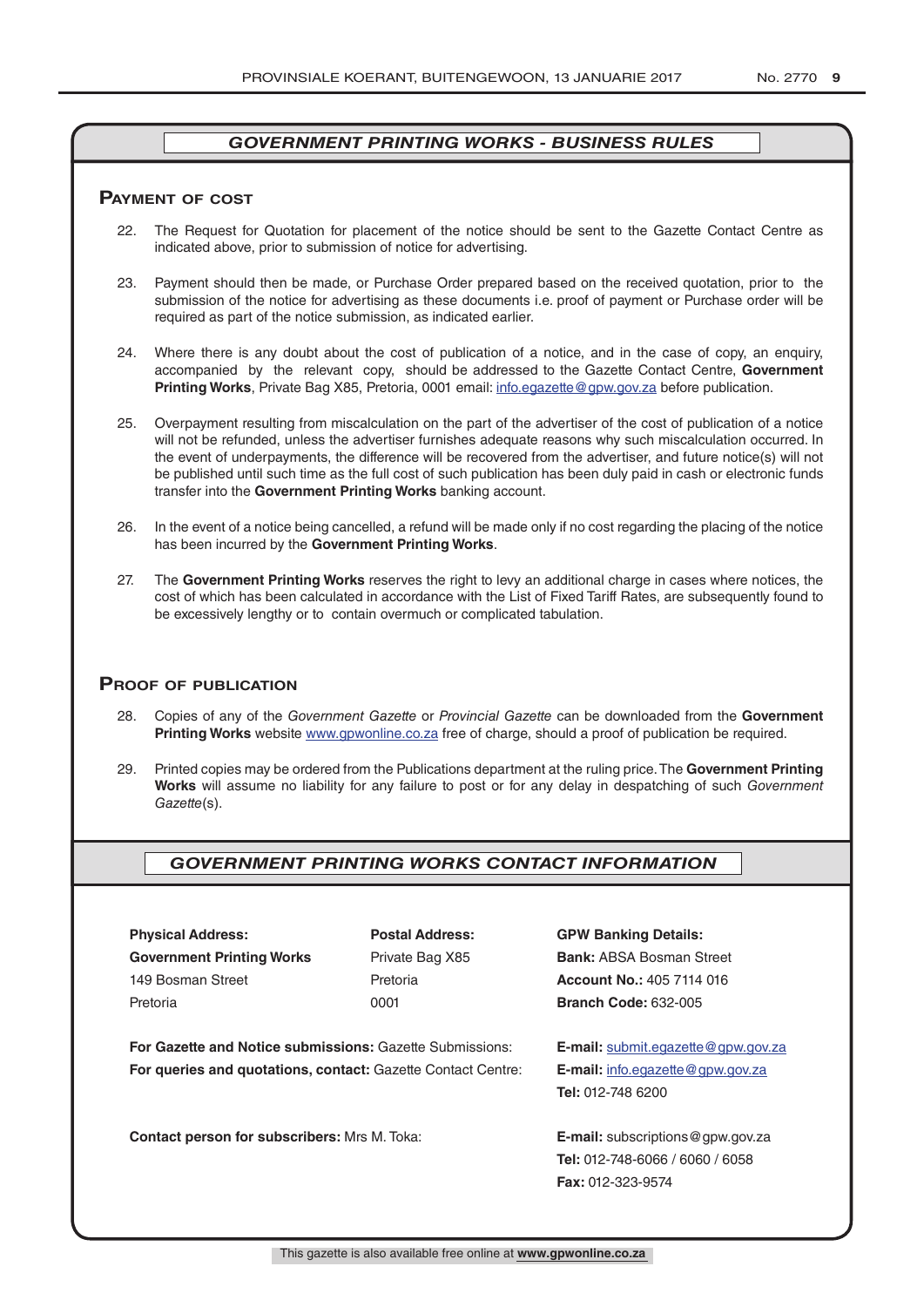#### **Form 2**

# General Notice

# **NOTICE 2 OF 2017**

#### **MPUMALANGA LIQUOR LICENSING ACT, 2006 (Act No. 5 of 2006)**

#### **Notice of applications for liquor licences in terms of section 35**

Notice is hereby given that the applicants specified in the Schedule hereto have given notice of their intention to lodge applications for the grant of new liquor licences to the Secretary, Regional Liquor Licensing Offices in respect of premises situated in the local committee area indicated in the Schedule.

Comments should be made in writing and be addressed to the municipality concerned and a copy to the applicant, to reach the said addresses within thirty (30) days of this application.

Invitation for public comments in applying for a Liquor Licence in terms of section 35(2)(a) of the Mpumalanga Liquor Licensing Act, 2006.

## **SCHEDULE**

The undermentioned figures used in brackets in the Schedule, have the following meanings:

- (1) = Full name of applicant, ID Number of Applicant.
- (2) = Intended trading name.
- (3) = Notice given on behalf of: self *or* other juristic person/s.
- $(4)$  = Type of licence applied for.
- $(5)$  = Full address and location of the premises
- $(6)$  = Municipality address where comments must be submitted
- $(7)$  = Applicant address where comments must be submitted

# EHLANZENI

## **NKOMAZI LOCAL MUNICIPALITY**

- (1) I, **Evan Thomas Powell,** ID No. 5512205117087, an adult male, hereby invites written public comments concerning the application for a Liquor Licence to the Mpumalanga Liquor Authority.
- (2) To trade under the name Marloth Park Honorary Rangers.
- (3) I make this application on behalf of the juristic person: Marloth Park Honorary Rangers.
- (4) The retail sale of liquor in terms of a special liquor license in respect of a specified event.
- (5) *Physical address:* Henk Van Rooyen Park, corner Crocodile and Marula St, Marloth Park, being an address in the Republic of South Africa and within the boundries of Mpumalanga Province. *Postal address:* Private Bag X101, Malelane, 1320.
- (6) Private Bag X101, Malelane, 1320.
- (7) PO Box 61288, Marloth Park, 1321.

#### **MBOMBELA LOCAL MUNICIPALITY**

- (1) I, **TUTU MORRIS NKOSI,** ID No. 7610045494084, an adult male, hereby invites written public comments concerning the application for a Liquor Licence to the Mpumalanga Liquor Authority.
- (2) To trade under the name MEALIE LAND.
- (3) I make this application for myself.
- (4) The retail sale of liquor for consumption on the premises where the liquor is sold.
- (5) *Physical address:* STAND NO 273 SHWENI TRUST, being an address in the Republic of South Africa and within the boundries of Mpumalanga Province. *Postal address:* P.O.BOX 303 WHITE RIVER 1240.
- (6) P O BOX 45 NELSPRUIT 1200.
- (7) P.O.BOX 303 WHITE RIVER 1240.

#### **BUSHBUCKRIDGE LOCAL MUNICIPALITY**

- (1) I, **NDLOVU MAVANYISI CHARLES,** ID No. 6501285471083, an adult male, hereby invites written public comments concerning the application for a Liquor Licence to the Mpumalanga Liquor Authority.
- (2) To trade under the name OPEN GATE ROAD LIQUOR STORE.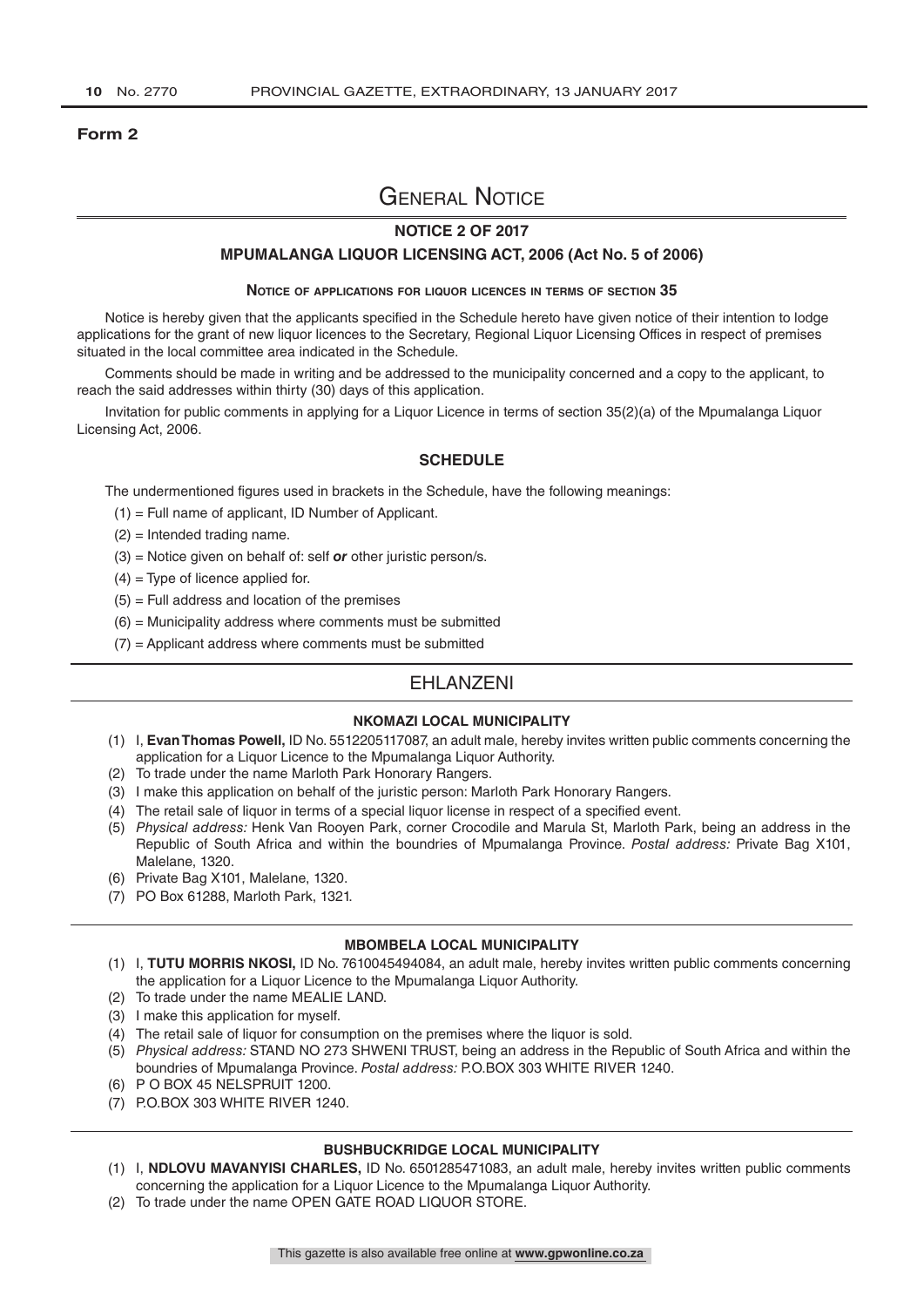- (3) I make this application for myself.
- (4) The retail sale of liquor for consumption off the premises where the liquor is sold.
- (5) *Physical address:* STAND NO. 001, OPEN GATE ROAD, SIGAGULE, ACORNHOEK 216 KU, being an address in the Republic of South Africa and within the boundries of Mpumalanga Province. *Postal address:* PO BOX 1226, ACORNHOEK, 1360.
- (6) R533 GRASKOP ROAD, PRIVATE BAG X9308, BUSHBUCKRIDGE 1280.
- (7) PO BOX 1226, ACORNHOEK, 1360.

#### **BUSHBUCKRIDGE LOCAL MUNICIPALITY**

- (1) I, **NDLOVU MAVANYISI CHARLES,** ID No. 6501285471083, an adult male, hereby invites written public comments concerning the application for a Liquor Licence to the Mpumalanga Liquor Authority.
- (2) To trade under the name OPEN GATE ROAD.
- (3) I make this application for myself.
- (4) The retail sale of liquor in terms of a special liquor license in respect of a specified event.
- (5) *Physical address:* STAND NO. 001, OPEN GATE ROAD, SIGAGULE, ACORNHOEK 216 KU, being an address in the Republic of South Africa and within the boundries of Mpumalanga Province. *Postal address:* PO BOX 1226, ACORNHOEK, 1360.
- (6) R533 GRASKOP ROAD, PRIVATE BAG X9308, BUSHBUCKRIDGE, 1280.
- (7) PO BOX 1226, ACORNHOEK, 1360.

#### **BUSHBUCKRIDGE LOCAL MUNICIPALITY**

- (1) I, **MAKWAKWA THOKOZILE NWA-CHAUKE,** ID No. 5907250577088, an adult female, hereby invites written public comments concerning the application for a Liquor Licence to the Mpumalanga Liquor Authority.
- (2) To trade under the name MASOSATI LIQUOR TAVERN.
- (3) I make this application for myself.
- (4) The retail sale of liquor for consumption on the premises where the liquor is sold.
- (5) *Physical address:* STAND NO. 16, ROOIBOKLAGTE A, ACORNHOEK 216 KU, being an address in the Republic of South Africa and within the boundries of Mpumalanga Province. *Postal address:* PO BOX 22, ACORNHOEK, 1360.
- (6) R533 GRASKOP ROAD, PRIVATE BAG X9308, BUSHBUCKRIDGE 1280.
- (7) PO BOX 22, ACORNHOEK, 1360.

#### **MBOMBELA LOCAL MUNICIPALITY**

- (1) I, **Renè Ann Erasmus,** ID No. 6512021004187, an adult female, hereby invites written public comments concerning the application for a Liquor Licence to the Mpumalanga Liquor Authority.
- (2) To trade under the name Pot 64.
- (3) I make this application for myself.
- (4) The retail sale of liquor for consumption on the premises where the liquor is sold.
- (5) *Physical address:* Plot 64, Kruger street, Kaapsehoop, Mpumalanga, being an address in the Republic of South Africa and within the boundries of Mpumalanga Province. *Postal address:* P.O. Box 8910, Nelspruit, 1200..
- (6) Civic Center, 1 Nel Street, P.O. Box 45, Nelspruit, 1200.
- (7) Stand 116, Lansberg Street, Kaapsehoop, Mpumalanga.

#### **BUSHBUCKRIDGE LOCAL MUNICIPALITY**

- (1) I, **MHLONGO MTHANGWANA JOSIAH,** ID No. 5609135571084, an adult male, hereby invites written public comments concerning the application for a Liquor Licence to the Mpumalanga Liquor Authority.
- (2) To trade under the name MSIMANGO EATING HOUSE.
- (3) I make this application for myself.
- (4) The retail sale of liquor for consumption on the premises where the liquor is sold.
- (5) *Physical address:* STAND NO 1, MABHARHULE, FARM 278KU
- LILLYDALE, being an address in the Republic of South Africa and within the boundries of Mpumalanga Province. *Postal address:* BOX 1591
- BUSHBUCKRIDGE, 1280.

(6) Bushbuckridge Local Municipality

Private Bag X9308, Bushbuckridge, 1280.

(7) BOX 1591

BUSHBUCKRIDGE, 1280.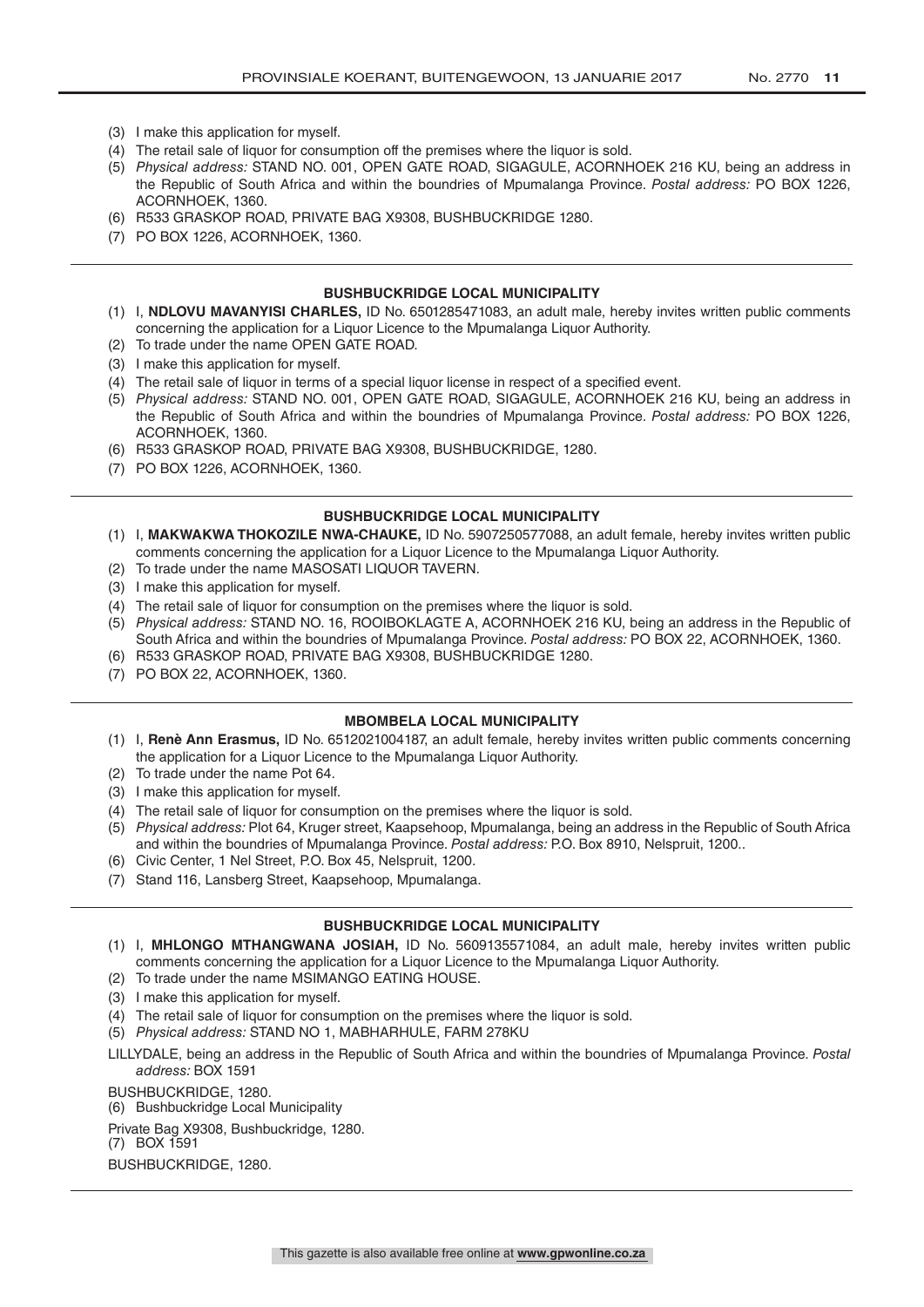# **MBOMBELA LOCAL MUNICIPALITY**

- (1) I, **THEMBA ERNEST NKOSI,** ID No. 8603075786080, an adult male, hereby invites written public comments concerning the application for a Liquor Licence to the Mpumalanga Liquor Authority.
- (2) To trade under the name TENKO LOUNGE.
- (3) I make this application for myself.
- (4) The retail sale of liquor in terms of a special liquor license for consumption on and off the premises where the liquor is sold.
- (5) *Physical address:* STAND NO. 2251 KABOKWENI 1245, being an address in the Republic of South Africa and within the boundries of Mpumalanga Province. *Postal address:* P.O. BOX 327 KABOKWENI 1245.
- (6) P.O. BOX 45 MBOMBELA 1200.
- (7) STAND NO. 2251 KABOKWENI 1245.

#### **BUSHBUCKRIDGE LOCAL MUNICIPALITY**

- (1) I, **PILOT SELLO SEKATANE,** ID No. 5308285473080, an adult male, hereby invites written public comments concerning the application for a Liquor Licence to the Mpumalanga Liquor Authority.
- (2) To trade under the name SEKEPU LIQUOR.
- (3) I make this application on behalf of the juristic person: PILOT SELLO SEKATANE. (Reg No. 5308285473080).
- (4) The retail sale of liquor in terms of a special liquor license in respect of a specified event.
- (5) *Physical address:* ERF 2, NO 4 KAJOSEFA , ACORNHOEK, being an address in the Republic of South Africa and within the boundries of Mpumalanga Province. *Postal address:* P.O.BOX 2358, ACORNHOEK.
- (6) P O BOX 45, NELSPRUIT, 1200.
- (7) 231 CASTEEL.

## **BUSHBUCKRIDGE LOCAL MUNICIPALITY**

- (1) I, **NOMSA SEKATANE,** ID No. 6811280456082, an adult female, hereby invites written public comments concerning the application for a Liquor Licence to the Mpumalanga Liquor Authority.
- (2) To trade under the name ALL NATION RESTAURANT.
- (3) I make this application on behalf of the juristic person: NOMSA SEKATANE. (Reg No. 2003/047955/23).
- (4) The retail sale of liquor in terms of a special liquor license in respect of a specified event.
- (5) *Physical address:* STAND NO 462 FARM CASTEEL MAPULANENG , CRAIGGIEBURN VILLAGE, being an address in the Republic of South Africa and within the boundries of Mpumalanga Province. *Postal address:* P.O.BOX 2358 ACORNHOEK.
- (6) P O BOX 45 NELSPRUIT 1200.
- (7) 231 CASTEEL.

# GERT SIBANDE

#### **GOVAN MBEKI LOCAL MUNICIPALITY**

- (1) I, **SIMELANE GREEK MOSES,** ID No. 6211115611086, an adult male, hereby invites written public comments concerning the application for a Liquor Licence to the Mpumalanga Liquor Authority.
- (2) To trade under the name SIMGREEM LIQUOR STORE.
- (3) I make this application for myself.
- (4) The retail sale of liquor for consumption off the premises where the liquor is sold.
- (5) *Physical address:* STAND NO 26 EMZINONI, being an address in the Republic of South Africa and within the boundries of Mpumalanga Province. *Postal address:* P.O.BOX 1572 BETHAL 2310.
- (6) PRIVATE BAG X1017 SECUNDA 2302.
- (7) P.O.BOX 35465 MENLO PARK 0102.

## **MSUKALIGWA LOCAL MUNICIPALITY**

- (1) I, **Mosa Joseph Nkosi,** ID No. 481113 5230 080, an adult male, hereby invites written public comments concerning the application for a Liquor Licence to the Mpumalanga Liquor Authority.
- (2) To trade under the name Vusumuzi Restaurant.
- (3) I make this application for myself.
- (4) The retail sale of liquor in terms of a special liquor license in respect of a specified event.
- (5) *Physical address:* C/ O Ndluli & Dludulu Street, Wesselton, Ermelo, 2350., being an address in the Republic of South Africa and within the boundries of Mpumalanga Province. *Postal address:* C/ O Ndluli & Dludulu Street, Wesselton, Ermelo, 2350..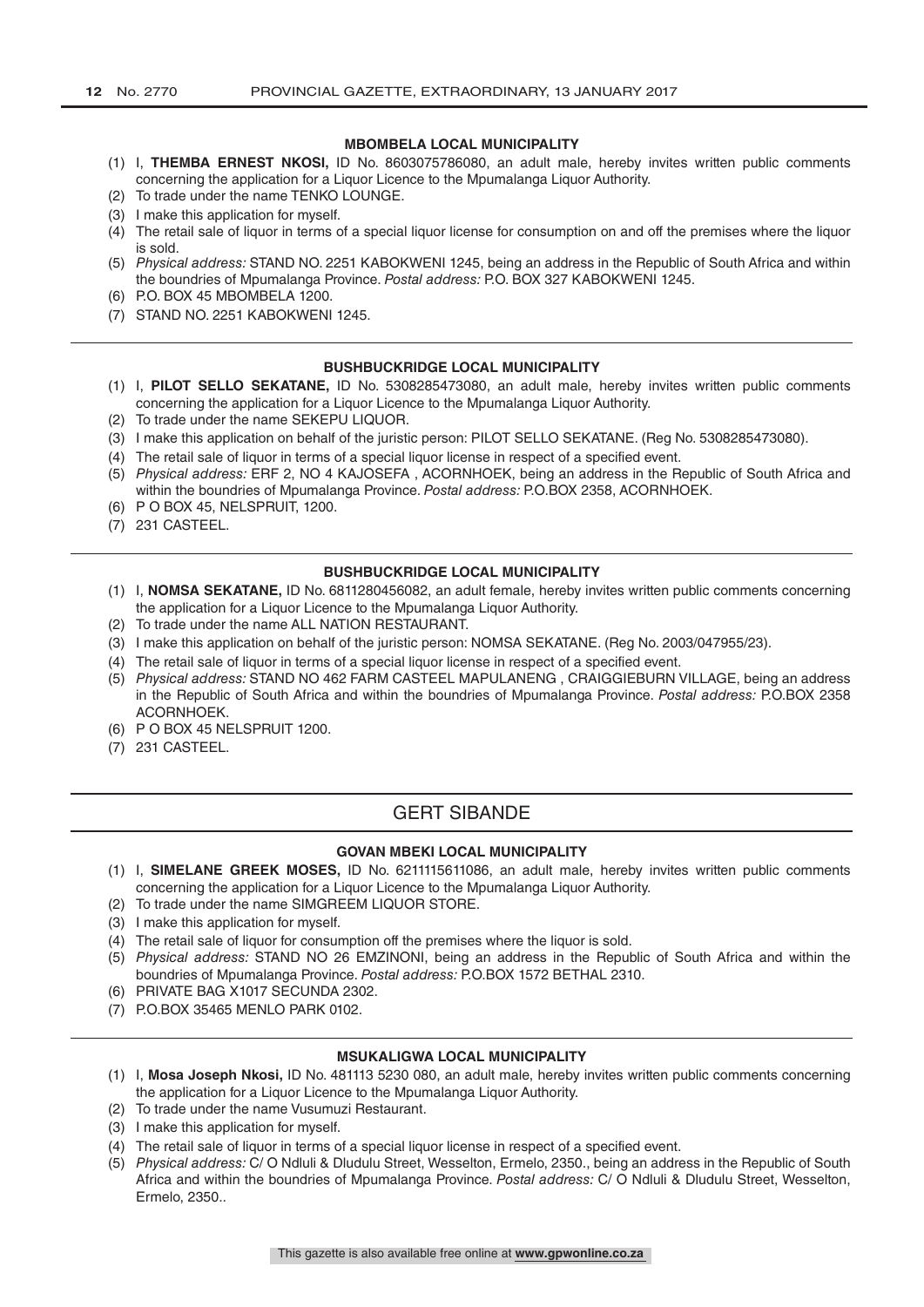- (6) C/O Kerk & Taute Street, Ermelo, 2351.
- P. O Box 48, Ermelo, 2350..
- (7) C/ O Ndluli & Dludulu Street, Wesselton, Ermelo, 2350..

## **GOVAN MBEKI LOCAL MUNICIPALITY**

- (1) I, **MR ZACHARIAS ANDREAS BOTHA T/A CRIMSON KING 25 (PTY) LTD,** ID No. 5602035091089, an adult male, hereby invites written public comments concerning the application for a Liquor Licence to the Mpumalanga Liquor Authority.
- (2) To trade under the name TRANSFER FROM : JUMBO LIUQUOR STORE TO LIFESTYLE LIQUOR STORE.
- (3) I make this application on behalf of the juristic person: CRIMSON KING 25 (PTY) LIMITED. (Reg No. 2005/009588/07).
- (4) The retail sale of liquor for consumption off the premises where the liquor is sold.
- (5) *Physical address:* STABD 7065 SHOP NO 1 & 2 JOHN VORSTER AVENUE EXTENTION 22 SECUNDA 2302 - HIGHVELD RIDGE - MPUMALANGA, being an address in the Republic of South Africa and within the boundries of Mpumalanga Province. *Postal address:* P O BOX 31 - TRICHARDT - 2300.
- (6) GOVAN MBEKI MUNICIPALITY LURGI SQUARE CBS SECUNDA 2302

PRIVATE BAG X1017 - SECUNDA - 2302.

(7) CRONJE, DE WAAL - SKHOSANA INC - CRONJE, DE WAAL & VAN DER MERWE BUILDING, LURGI SQUARE, CBS - SECUNDA - 2302 - P O BOCX 48 - SECUNDA - 2302.

# NKANGALA

#### **EMAKHAZENI LOCAL MUNICIPALITY**

- (1) I, **SIFISO H NDLOVU,** ID No. 8604125563081, an adult male, hereby invites written public comments concerning the application for a Liquor Licence to the Mpumalanga Liquor Authority.
- (2) To trade under the name BOVEN LIQUOR STORE.
- (3) I make this application for myself.
- (4) The retail sale of liquor for consumption off the premises where the liquor is sold.
- (5) *Physical address:* WATERVAL BOVEN 428 THRID STREET 1195, being an address in the Republic of South Africa and within the boundries of Mpumalanga Province. *Postal address:* PO.BOX 81 MACHADODORP 1170.
- (6) 25 SCHEEPERS STREET, BELFAST 1100.
- (7) 14 BATELEUR BUILDING, NEL STREET NELSPRUIT 1200.

## **STEVE TSHWETE LOCAL MUNICIPALITY**

- (1) I, **Ben Hamilton Mokoena,** ID No. 5608275792088, an adult male, hereby invites written public comments concerning the application for a Liquor Licence to the Mpumalanga Liquor Authority.
- (2) To trade under the name Kilimanjaro Guest House.
- (3) I make this application on behalf of the juristic person: Break Even 1034 CC. (Reg No. 2000/058836/23).
- (4) The retail sale of liquor for consumption on the premises where the liquor is sold.
- (5) *Physical address:* 35 Arafat Street, erf 183, Eastdene, Middelburg, 1050, being an address in the Republic of South Africa and within the boundries of Mpumalanga Province. *Postal address:* PO Box 11, Mhluzi, 1053.
- (6) Corner of Walter Sisulu Street and Wanderers Avenue, Middelburg, 1050.
- (7) 35 Arafat Street, Eastdene, Middelburg, 1050.

#### **STEVE TSHWETE LOCAL MUNICIPALITY**

- (1) I, **KA LETHABO TRADING 58,** ID No. 2003/047955/23, an adult male, hereby invites written public comments concerning the application for a Liquor Licence to the Mpumalanga Liquor Authority.
- (2) To trade under the name FLIXIR BAR AND RESTAURANT.
- (3) I make this application on behalf of the juristic person: KA LETHABO TRADING 58. (Reg No. 2003/047955/23).
- (4) The retail sale of liquor for consumption on the premises where the liquor is sold.
- (5) *Physical address:* 207 KLIP STREET, CORNER COWEN NTULI STREET AND KLIP STREET, being an address in the Republic of South Africa and within the boundries of Mpumalanga Province. *Postal address:* P.O.BOX 35465 MENLO PARK 0102.
- (6) P O BOX 45 NELSPRUIT 1200.
- (7) P.O.BOX 35465 MENLO PARK 0102.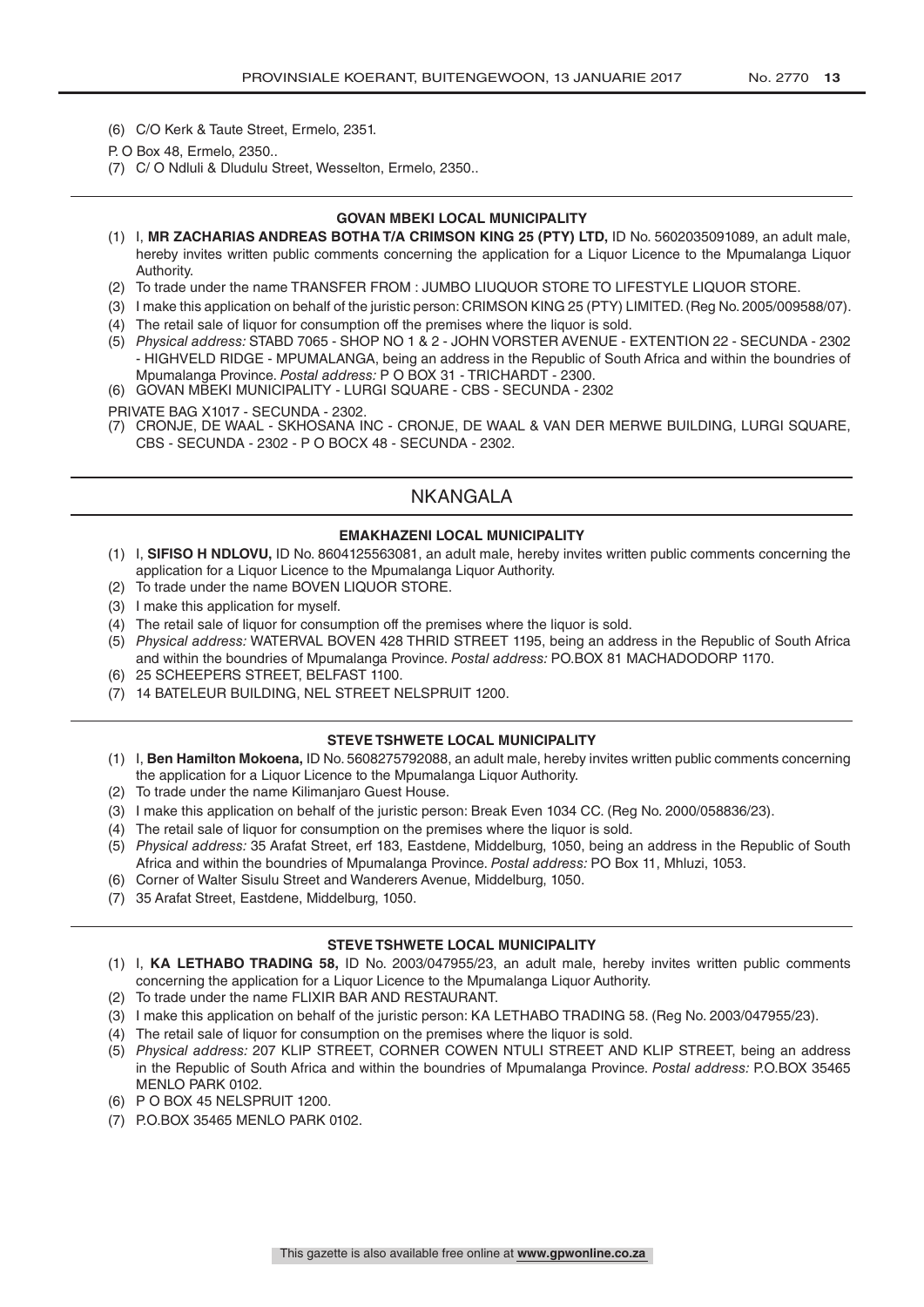#### **Form 10**

# General Notice

# **NOTICE 3 OF 2017**

#### **MPUMALANGA LIQUOR LICENSING ACT, 2006 (Act No. 5 of 2006)**

#### **Notice of applications for transfer of liquor licences in terms of section 43**

Notice is hereby given that the applicants specified in the Schedule hereto have given notice of their intention to lodge applications for the transfer of existing liquor licences to the Secretary, Regional Liquor Licensing Offices in respect of premises situated in the local committee area indicated in the Schedule.

Comments should be made in writing and be addressed to the municipality concerned and a copy to the applicant, to reach the said addresses within thirty (30) days of this publication.

Invitation for public comments in respect of a Liquor Licence in terms of section 43 of the Mpumalanga Liquor Licensing Act, 2006.

#### **SCHEDULE**

The undermentioned figures used in brackets in the Schedule, have the following meanings:

- (1) = Full name of applicant, ID Number of Applicant.
- (2) = Existing liquor licence number to be transfered.
- $(3)$  = Intended trading name.
- (4) = Notice given on behalf of: self *or* other juristic person/s.
- $(5)$  = Type of licence applied for.
- $(6)$  = Full address and location of the premises
- $(7)$  = Municipality address where comments must be submitted
- (8) = Applicant address where comments must be submitted

# GERT SIBANDE

# **GOVAN MBEKI LOCAL MUNICIPALITY**

- (1) I, **NGWENYAMA Bonakele James,** ID No. 6206125545084, an adult male, hereby invites written public comments concerning the application for transfer of an existing Liquor Licence to the Mpumalanga Liquor Authority.
- (2) Liquor Licence Number MPU/029124.
- (3) Trading under the name Entokozweni Pub.
- (4) I make this application for myself.
- (5) The retail sale of liquor for consumption on the premises where the liquor is sold.
- (6) *Physical address:* Stand No: 1552 Ext, 1 Embalenhle Township, Registration Division I.S., being an address in the Republic of South Africa and within the boundries of Mpumalanga Province. *Postal address:* C/O PO Box 1618, Groblersdal, 0470.
- (7) Central Business District, Horwood Street, Secunda, Att Ms. Noluthando Mthembu, Office 217.
- (8) 5 Kruger Street, Groblersdal 0470.

#### **GOVAN MBEKI LOCAL MUNICIPALITY**

- (1) I, **NGWENYAMA Bonakele James,** ID No. 6206125545084, an adult male, hereby invites written public comments concerning the application for transfer of an existing Liquor Licence to the Mpumalanga Liquor Authority.
- (2) Liquor Licence Number MPU/025125.
- (3) Trading under the name Irene Liquor Store.
- (4) I make this application for myself.
- (5) The retail sale of liquor for consumption off the premises where the liquor is sold.
- (6) *Physical address:* Stand No: 1552 Ext, 1 Embalenhle Township, Registration Division I.S, being an address in the Republic of South Africa and within the boundries of Mpumalanga Province. *Postal address:* C/O PO Box 1618, Groblersdal, 0470.
- (7) Central Business District, Horwood Street, Secunda, Att Ms. Noluthando Mthembu, Office 217.
- (8) 5 Kruger Street, Groblersdal, 0470.